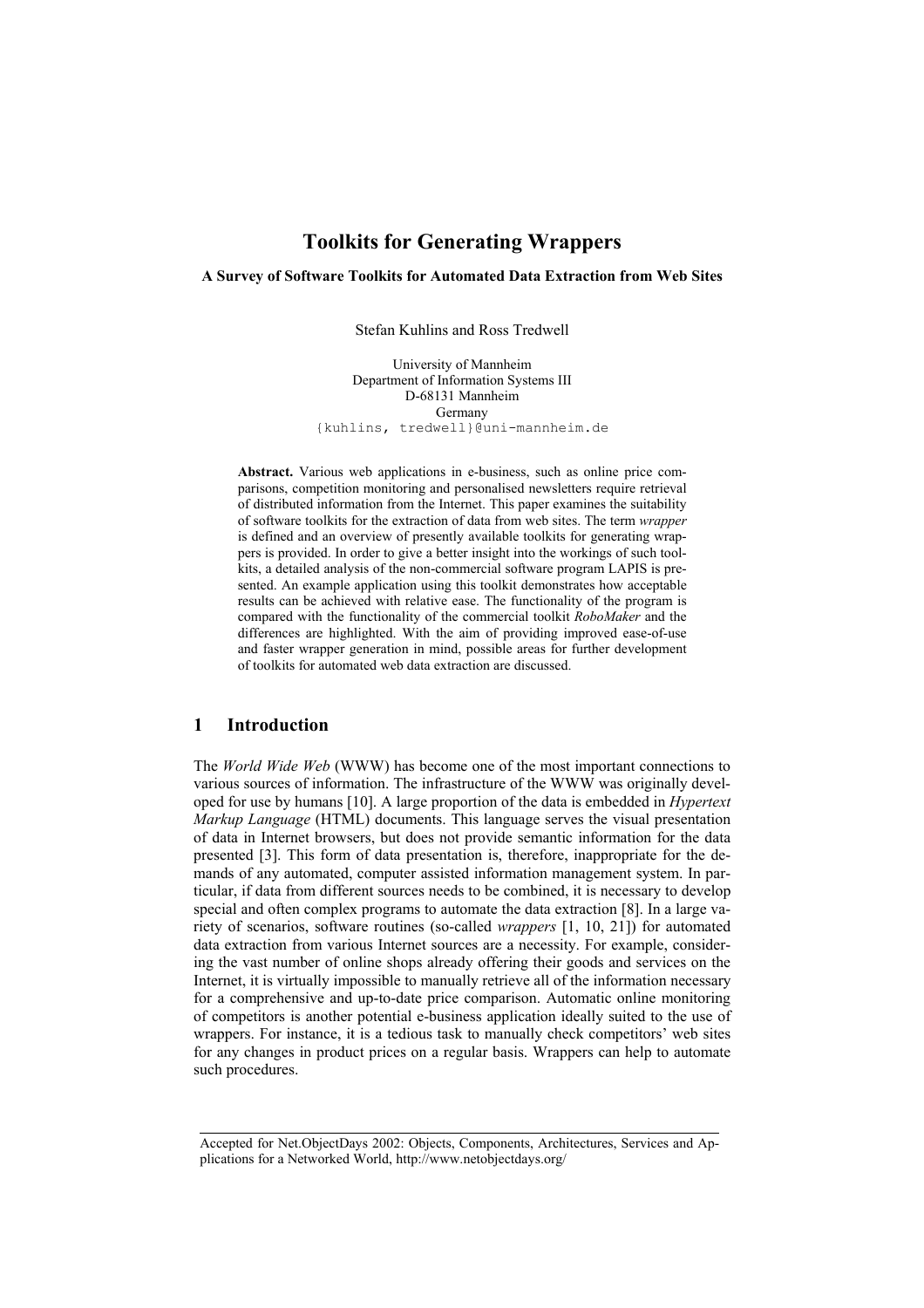As the manual coding of wrappers is a time-consuming and error-prone process, different methods have been proposed to automate the wrapper generation process. In recent work, efforts have been made to categorise toolkits according to the methods they apply [\[12\]](#page-14-4). We take a different approach that is more application oriented and aim to demonstrate the extent to which toolkits for generating wrappers can simplify and speed up the development of software applications for data extraction from heterogeneous Internet sources.

This paper presents an overview of toolkits for the generation of wrappers. Firstly, the meaning of the term *wrapper* and its role in the field of information management is explained. In the following section, the basic attributes of wrapper-generating toolkits are described. Thereafter, a number of currently available toolkits and their main features are presented. Special and unusual attributes are briefly highlighted and explained. Section [4](#page-6-0) provides a closer examination of LAPIS (*Lightweight Architecture for Processing Information Structure*), a non-commercial toolkit. Details of the most important features of this application are presented and its simple and easy to learn scripting language is described. The ability to integrate external applications into this toolkit is highlighted. Additionally, the functionality of this program is demonstrated using a meta price comparison as a basic example of the wide range of possible applications for such toolkits. Section [5](#page-11-0) highlights the strengths and weaknesses of the LAPIS toolkit in comparison with *RoboMaker*, a commercial wrapper-generating program. The paper concludes with an evaluation of the suitability of currently available toolkits for generating wrappers and a discussion of potential areas for further development.

# **2 Wrapper Definition**

Wrappers are specialised program routines that automatically extract data from Internet web sites and convert the information into a structured format. More specifically, wrappers have three main functions. Firstly, they must be able to download HTML pages from a web site. Secondly, search for, recognise and extract specified data. Thirdly, save this data in a suitably structured format to enable further manipulation [\[6\]](#page-14-5). The data can then be imported into other applications for additional processing. According to [\[20\]](#page-14-6), over 80% of the published information on the WWW is based on databases running in the background. When compiling this data into HTML documents the structure of the underlying databases is completely lost. Wrappers try to reverse this process by restoring the information to a structured format [\[21\]](#page-14-3). With the right programs, it is even possible to use the WWW as a large database. By using several wrappers to extract data from the various information sources of the WWW, the retrieved data can be made available in an appropriately structured format [\[4\]](#page-14-7). As a rule, a specially developed wrapper is required for each individual data source, because of the different and unique structures of web sites. The WWW is also extremely dynamic and continually evolving, which results in frequent changes in the structures of web sites. Consequently, it is often necessary to constantly update or even completely rewrite existing wrappers, in order to maintain the desired data extraction capabilities [[1\]](#page-13-0).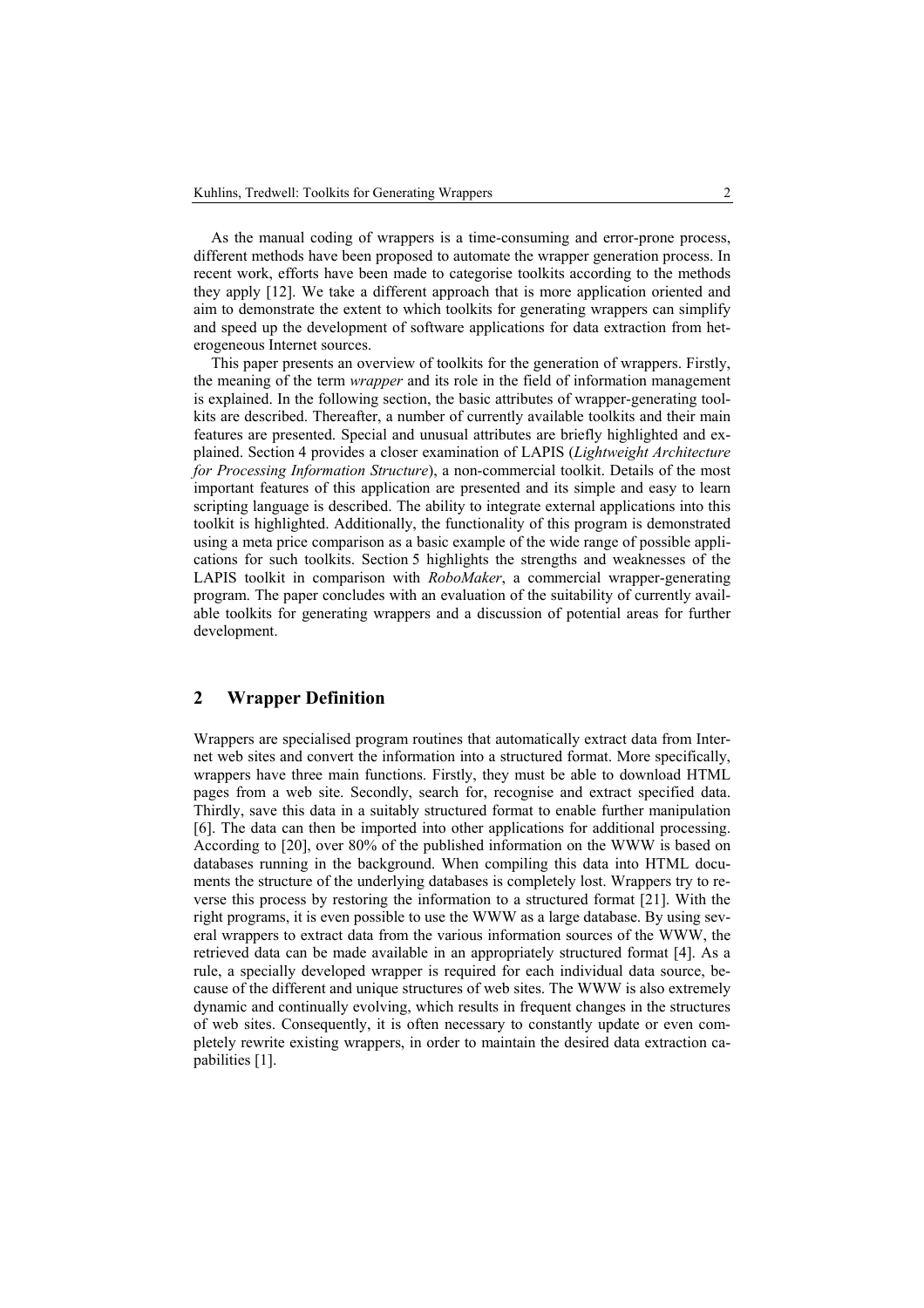The *Extensible Markup Language* (XML) has the potential to alleviate such problems. Whereas HTML is presentation oriented, XML keeps the data structure separate from the presentation. However, it may take some time before all data is provided in the XML format, and it remains to be seen whether XML can establish itself in all areas of electronic information processing [\[11\]](#page-14-8). Taking into consideration that XML documents are based on varying *Document Type Definitions* (DTD) or *XML-Schemas*, the current problems regarding data extraction from HTML documents can be reduced, but not completely resolved. Wrappers will, therefore, retain an important role in the integration of data from WWW sources for some time to come.

# **3 Wrapper-Generating Toolkits**

Every wrapper can be manually developed from scratch, for example, in an established programming language using *regular expressions*. For smaller applications, this can prove to be a sensible approach. However, if the use of a larger number of wrappers is required, this inevitably leads to the use of so-called *toolkits*, which can generate a complete wrapper based on user defined parameters for a given data source. One of the most important features of generated wrappers is the format in which the extracted data can be exported. If, for example, the extracted data is converted into an XML format, then it can be imported and processed by a large number of software applications.

Toolkits for generating wrappers can be differentiated in a number of ways. They can be categorised by their output methods, interface type, web crawling capability, use of a graphical user interface (GUI) and several other characteristics. *Laender et al*. [\[12\]](#page-14-4) categorise a number of toolkits based on the methods used for generating wrappers. These methods include specially designed wrapper development languages and algorithms based on HTML-awareness, induction, modelling, ontology and natural language processing. However, a detailed presentation of such technical details is beyond the scope of this survey paper. Therefore, the toolkits are simply divided into two basic categories based on commercial and non-commercial availability.

The wrapper generating programs within both of these categories offer several different means of user interaction. Some toolkits are solely based on command lines and require routines developed in a pre-determined unique scripting language, in order to generate an appropriate wrapper for a specified data source. These wrapper development scripting languages are used in standard text editors and can be seen as application specific alternatives to general-purpose languages such as Perl and Java. A large number of toolkits offer a GUI, whereby the relevant data within an HTML document is highlighted with a mouse, and the program then generates a wrapper based on the specified information. Several toolkits combine both of the features described above. Initially, the relevant data is highlighted with a mouse and the program generates a wrapper from this input. If the automatically generated result does not meet the specified requirements, the user has the additional possibility of implementing changes via an editor integrated within the toolkit. Whether frequent corrections are necessary or not depends, largely, on the underlying algorithms and the functional maturity of the toolkit.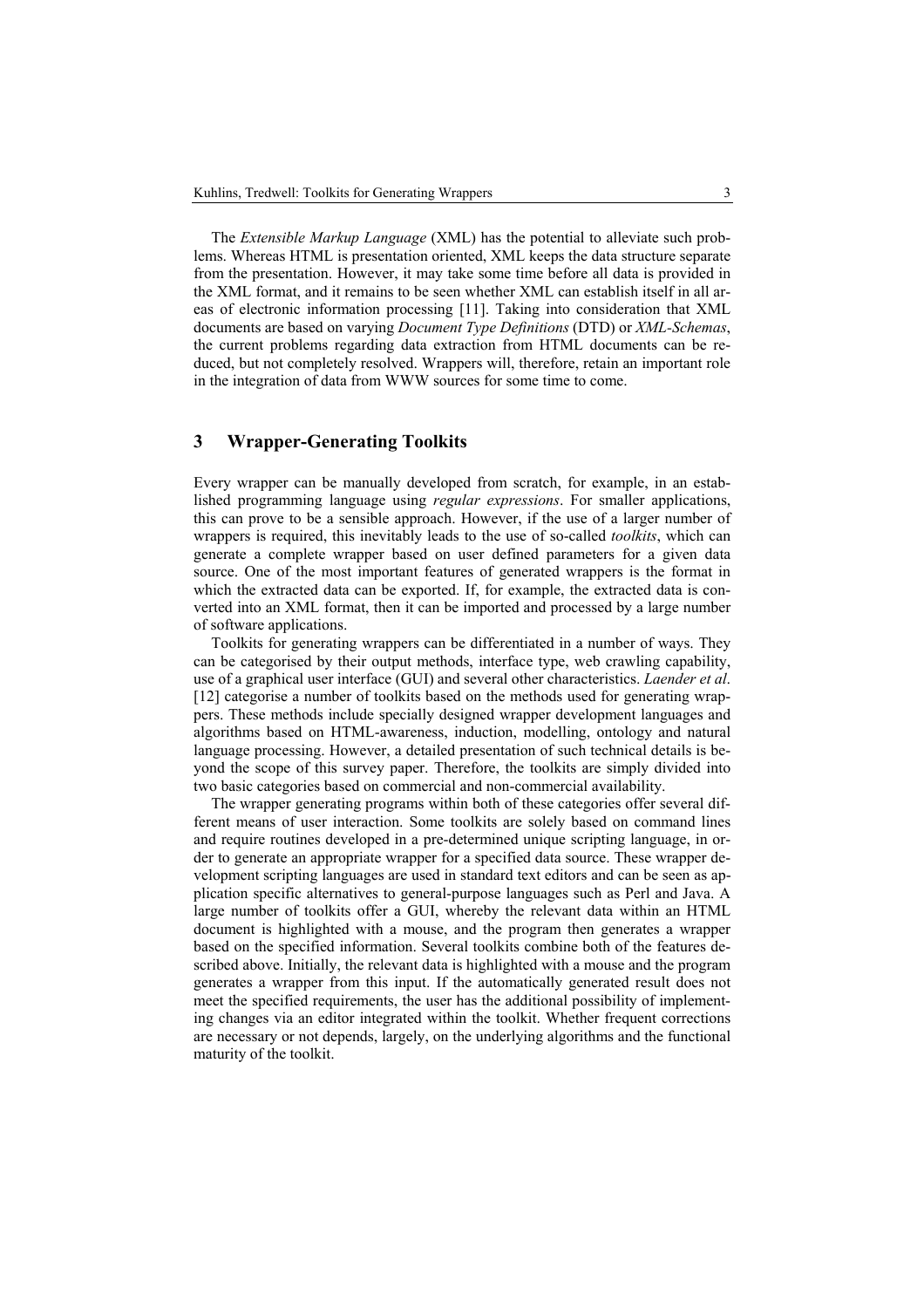The tables below provide, in alphabetical order, an extensive overview of currently available toolkits for generating wrappers (a more detailed overview is available online, also covering toolkits that are no longer accessible [[9\]](#page-14-9)). Table [1](#page-3-0) lists noncommercial programs and tables [2](#page-4-0) and [3](#page-5-0) display commercial programs. This section concludes by emphasizing and briefly explaining some of the more sophisticated features of the various programs.

| <b>Toolkit</b>     | Output<br>Data                  | API | Open<br><b>Source</b>                          | <b>Source</b><br>Code | Web<br>Crawling | GUI          | <b>Editor</b>                   | Scripting<br>Language     | <b>Tool</b><br><b>Support</b>     |
|--------------------|---------------------------------|-----|------------------------------------------------|-----------------------|-----------------|--------------|---------------------------------|---------------------------|-----------------------------------|
| <b>Araneus</b>     | XML, Text                       | ✓   | only API                                       | Java                  |                 |              |                                 | <b>EDITOR</b>             |                                   |
| <b>BYU</b>         | Text                            | ✓   |                                                | Java                  |                 |              |                                 | ontologies                |                                   |
| <b>DEByE</b>       | XML, Text,<br>SQL Data-<br>base |     |                                                | Java                  | ✓               | ✓            |                                 |                           | ✓                                 |
| Jedi               | XML, Text                       | ✓   |                                                | Java                  | ✓               |              |                                 | <b>JEDI</b>               |                                   |
| <b>LAPIS</b>       | XML, Text                       | ✓   | ✓                                              | Java                  | ✓               | ✓            | ✓                               | Text<br>Constraints       | ✓                                 |
| <b>Road Runner</b> | XML, Text                       | ✓   |                                                | Java                  | ✓               |              |                                 | regular<br>expressions    | Toolkit<br>not yet<br>available   |
| Scout              | Text                            | ✓   | ✓                                              | Java                  |                 |              |                                 | regular<br>expressions    |                                   |
| SoftMealy          | Text                            | ✓   | ✓                                              | Java                  | ✓               | ✓            |                                 |                           |                                   |
| <b>TSIMMIS</b>     | Text                            |     | ✓                                              | $C/C++$               |                 |              |                                 |                           |                                   |
| WebL               | XML, Text                       | ✓   | ✓                                              | Java                  | ✓               |              | $\mathcal{N}$<br>third<br>party | WebL                      | $(\checkmark)$<br>News-<br>groups |
| Web Sphinx         | Text                            |     | ✓                                              | Java                  | ✓               | ✓            | ✓                               | ORO Matcher<br>reg. expr. |                                   |
| WIEN               | Text                            |     | ✓                                              | Java                  |                 | $\checkmark$ |                                 |                           |                                   |
| <b>XWrap</b>       | <b>XML</b><br>(incl. DTD)       | ✓   | $\mathcal{N}_{\mathcal{N}}$<br>only<br>Wrapper | Java                  | ✓               | ✓            |                                 |                           |                                   |

<span id="page-3-0"></span>**Table 1.** Overview of Non-Commercial Toolkits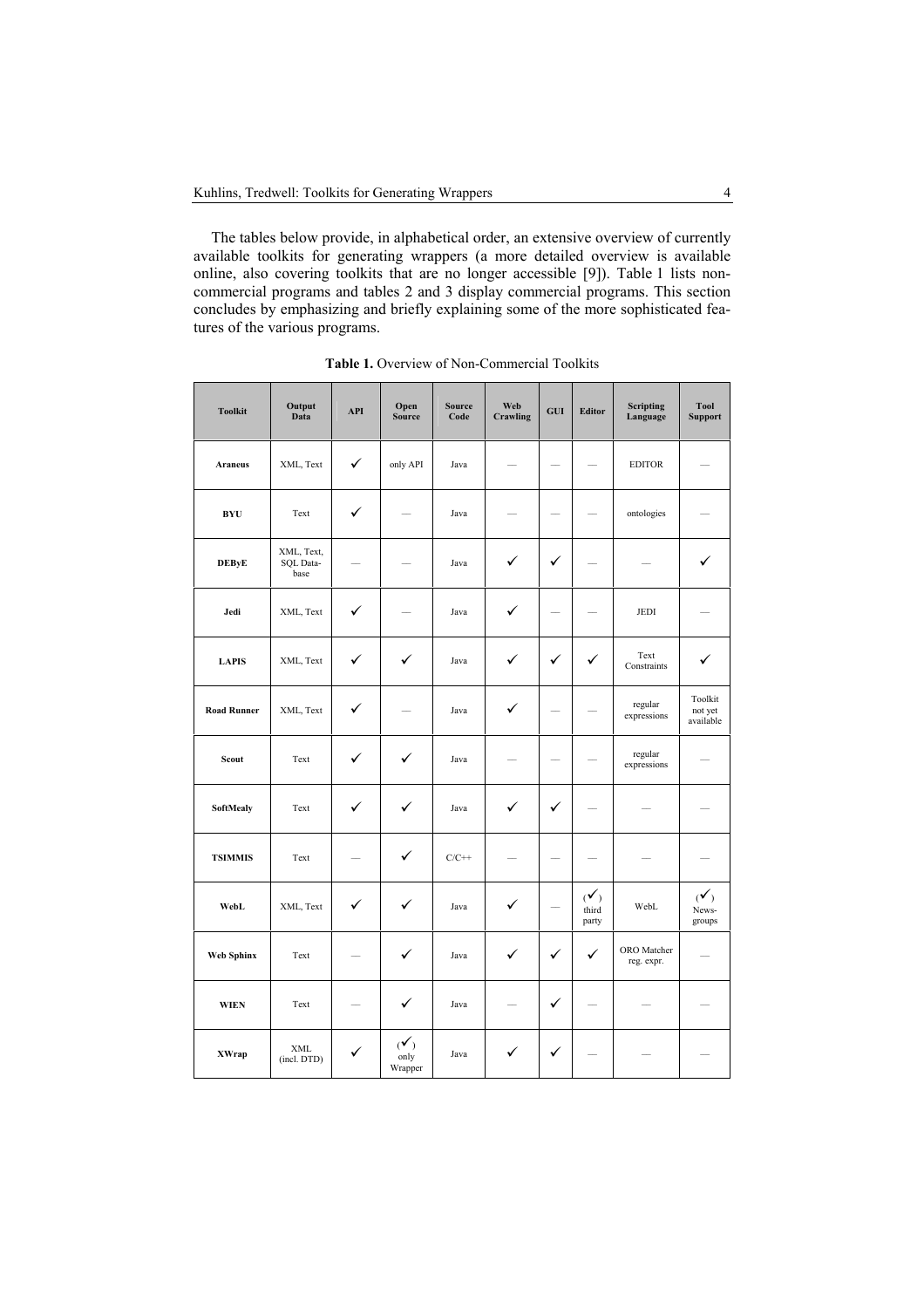| Company                          | <b>Toolkit</b>                         | Demo<br><b>Version</b> | Output<br>Data                   | <b>Database</b><br>Connec-<br>tivity | <b>API</b>                             | Web<br>Crawling                             | <b>GUI</b>   | <b>Editor</b>            | <b>Scripting</b><br>Language                      |
|----------------------------------|----------------------------------------|------------------------|----------------------------------|--------------------------------------|----------------------------------------|---------------------------------------------|--------------|--------------------------|---------------------------------------------------|
| Caesius<br>Software              | WebQL<br>(Web Query<br>Language)       |                        | Text                             | ✓                                    | ✓                                      | ✓                                           | ✓            | ✓                        | WebQL                                             |
| Connotate<br><b>Technologies</b> | vTag                                   |                        | XML                              | ✓                                    | ✓                                      | ✓                                           | ✓            |                          |                                                   |
| Crystal<br>Software              | TextPipe                               | ✓                      | XML,<br>Text                     | ✓                                    | ✓                                      | $(\checkmark)$<br>third party               | ✓            | ✓                        | Perl,<br>VBScript,<br>JScript,<br>Rexx,<br>Python |
| Data<br>Junction                 | Content<br>Extractor                   | ✓                      | XML,<br>Text                     | ✓                                    | ✓                                      | ✓                                           | ✓            | ✓                        | CXL                                               |
| Extradata<br><b>Technologies</b> | Unwwwrap                               | ✓                      | Text,<br>Table                   |                                      | Plug-In for<br>MS Internet<br>Explorer | $(\checkmark)$<br>based on<br>"Bookmarks"   | ✓            |                          |                                                   |
| Fetch<br><b>Technologies</b>     | Agent Builder                          |                        | XML,<br>Text                     |                                      | ✓                                      | ✓                                           | ✓            |                          |                                                   |
| firstRain                        | firstRain<br>Studio                    |                        | XML,<br>Text                     | ✓                                    | ✓                                      | ✓                                           | ✓            |                          |                                                   |
| <b>IBM</b>                       | Intelligent<br>Miner                   | ✓                      | Text                             | ✓                                    | ✓                                      | ✓                                           | ✓            |                          |                                                   |
| <b>ItemField</b>                 | ParserStudio                           |                        | XML                              |                                      | ✓                                      |                                             | ✓            | ✓                        | Parser Script<br>Language                         |
| Kapow<br><b>Technologies</b>     | RoboSuite                              | ✓                      | XML, Text,<br>CSV                | ✓                                    | XML/SOAP,<br>Import of<br>Java Beans   | ✓                                           | ✓            | ✓                        | reg. expr.,<br>Text<br>Expressions                |
| Knowmadic                        | Web Activity,<br>Integration<br>Suite  |                        | XML,<br>Visual Ba-<br>sic Object |                                      | ✓                                      | ✓                                           | ✓            | $\overline{\phantom{a}}$ |                                                   |
| Lencom<br>Software               | Visual Web<br>Task                     | ✓                      | Text                             | ✓                                    | ✓                                      | ✓                                           | $\checkmark$ |                          |                                                   |
| Lixto                            | Lixto Wrapper<br>Toolkit,<br>InfoPipes |                        | XML, Text,<br>WML                | ✓                                    | ✓                                      | ✓                                           | ✓            | ✓                        | ELOG                                              |
| <b>Loton Tech</b>                | WebDataKit                             | ✓                      | Text                             |                                      | ✓                                      | ✓                                           | ✓            | $\checkmark$             | SQL for<br>HTML and<br>XML                        |
| Orsus<br>Solution                | UnoStudio                              |                        | XML,<br>WML, Text                | ✓                                    | ✓                                      | $(\checkmark)$<br>only prede-<br>fined URLs | ✓            |                          |                                                   |

<span id="page-4-0"></span>**Table 2.** Overview of Commercial Toolkits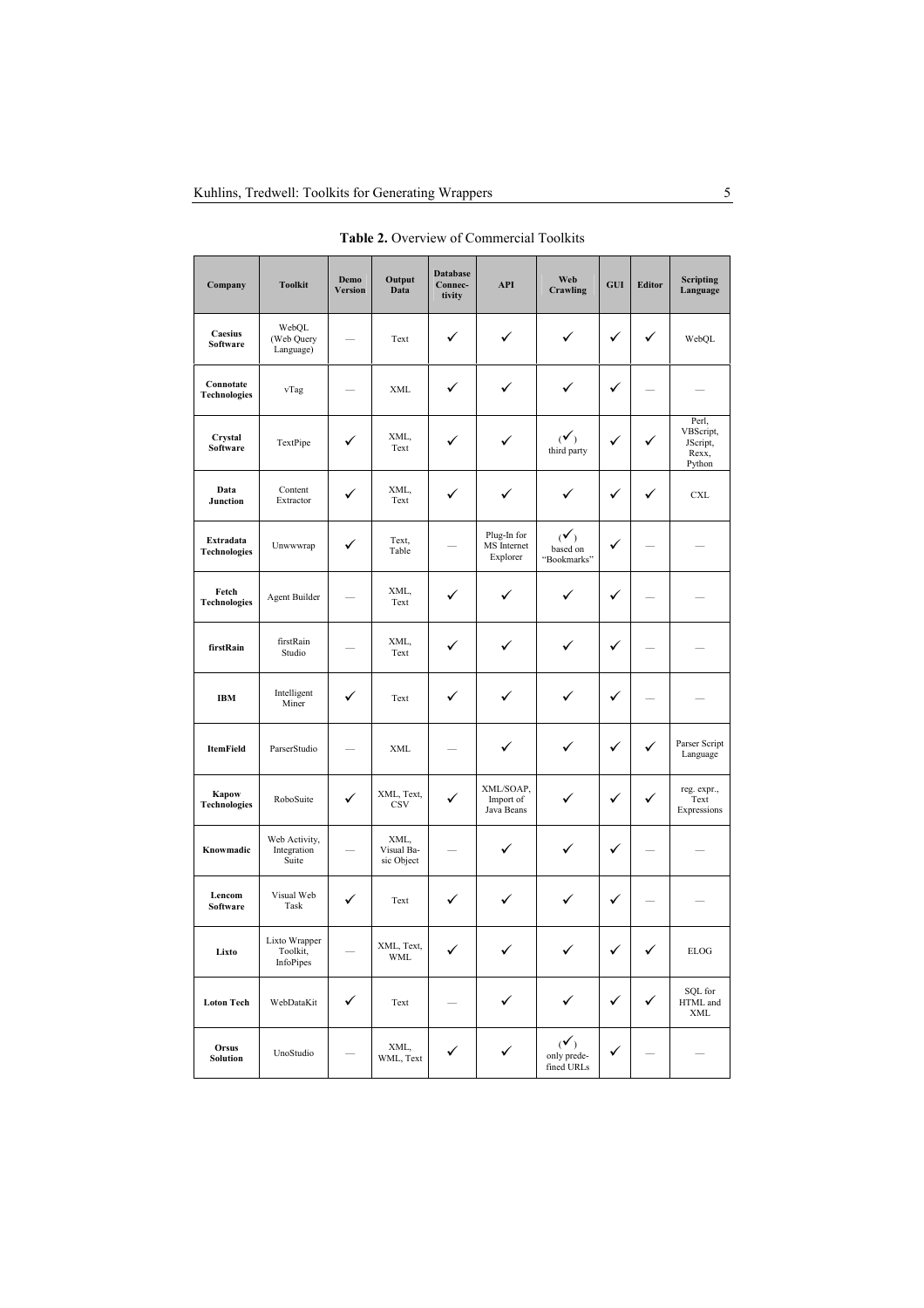| Company            | <b>Toolkit</b>                                       | Demo<br><b>Version</b> | Output<br><b>Data</b>        | <b>Database</b><br>Connec-<br>tivity | Web<br>Crawling | API | <b>GUI</b>   | <b>Editor</b> | <b>Scripting</b><br>Language      |
|--------------------|------------------------------------------------------|------------------------|------------------------------|--------------------------------------|-----------------|-----|--------------|---------------|-----------------------------------|
| Republica          | X-Fetch<br>Wrapper                                   | ✓                      | XML,<br>WML,<br><b>XHTML</b> |                                      |                 | ✓   | ✓            | ✓             | DEL.                              |
| <b>Temis Group</b> | Online Miner,<br>Insight<br>Discoverer<br>Extractor  |                        | XML,<br>Text                 | ✓                                    | ✓               |     | ✓            |               |                                   |
| Thunder-<br>stone  | Webinator                                            | ✓                      | Text                         | ✓                                    | ✓               |     | ✓            | $\checkmark$  | Texis<br>Webscript,<br>reg. expr. |
| Tropea Inc.        | W4F Wrapper<br>Factory<br>(not available<br>anymore) |                        | XML,<br>Text                 |                                      | ✓               |     | $\checkmark$ | ✓             | <b>HEL</b>                        |
| <b>XSB</b>         | Xrover,<br>EasyRover                                 |                        | XML                          | $\checkmark$                         | ✓               |     | ✓            | ✓             | <b>XSB</b>                        |

<span id="page-5-0"></span>**Table 3.** Overview of Commercial Toolkits (continued)

Many of the non-commercial toolkits are purely command-line based and offer user assistance through predefined modules. These assist, for example, in establishing a network connection or the completion and submission of HTML forms. The user merely has to modify them to suit his specific requirements. The toolkits provide relatively simple scripting languages for creating extraction rules. However, due to the rapid pace of development of modern programming languages and the existence of very extensive, freely available libraries with predefined classes, the use of these toolkits hardly speeds up or simplifies the generation of wrappers. This also explains the lack of further development of these non-graphical programs.

The freely available toolkits stem, almost without exception, from university development projects or from other academic research institutions. WebL is the only toolkit that is provided by a commercial company free of charge. Whilst, for the most part, the projects are no longer being actively pursued, except for DEByE (*Data Extraction by Example*), LAPIS and *Road Runner*, there is a lack of technical backup and further development of the programs. As several of these toolkits do not provide currently popular output formats, they are limited in their use and often require specially implemented interfaces for the interaction with external applications.

*XWrap* is an exception in the category of non-commercial toolkits. Firstly, due to licensing regulations, it can only be used online and just provides the Java source code of the generated wrappers for use by local applications. Secondly, the output format of the extracted data is in XML [\[14\]](#page-14-10). DEByE is also able to export the extracted data in XML. Using only a small number of user provided data examples, DEByE tries to automatically recognize similarly structured data within the HTML document [\[13\]](#page-14-11). Section [4](#page-6-0) provides a more detailed examination of the noncommercial LAPIS toolkit, which is currently still being supported and enhanced.

Almost all commercial toolkits provide the ability to output the extracted data in XML. All commercial toolkits, without exception, include a GUI and are mouse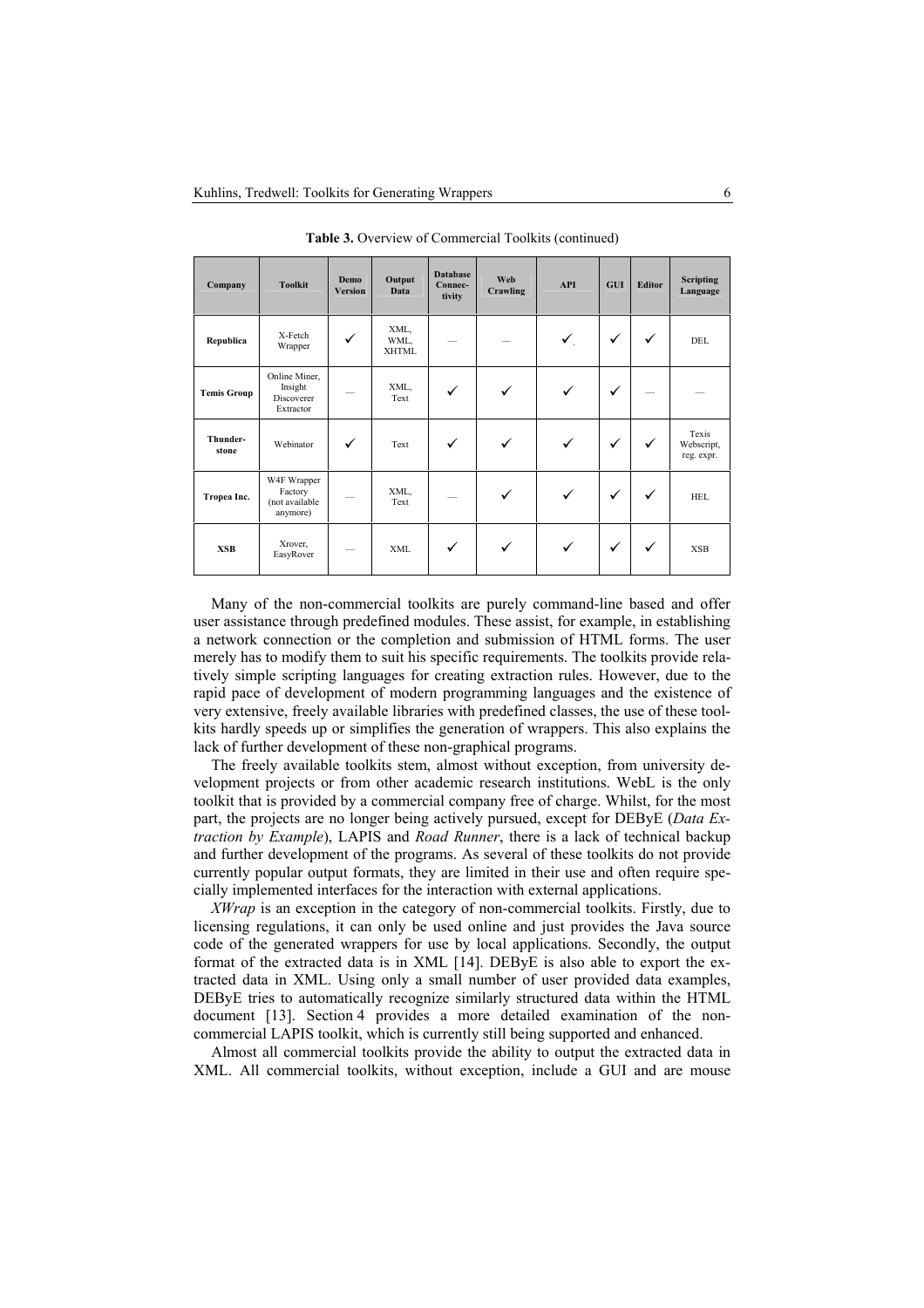driven. One of the first commercial toolkits, W4F from *Tropea Inc.*, uses its own scripting language and only offers so-called "Wizards" (small graphical interfaces) as an additional support. The program's robust extraction rules are based on path definitions within the document structure of an HTML page. These path definitions lead to the relevant data locations [[21\]](#page-14-3). However, W4F was unable to establish itself in the market and is no longer available.

More sophisticated toolkits, such as the ones offered by *Fetch Technologies*, *Item Field*, *Kapow Technologies*, *Lixto* and *XSB* do not require the highlighting of all the data that is to be extracted. A small number of examples are sufficient for the programs to generate suitable extraction rules. *Lixto*, for example, can be operated by users without any HTML programming knowledge, as it does not require the user to work with the HTML source code [\[2\]](#page-14-12). Thus, the user can obtain a fully functional wrapper quickly and efficiently. *Fetch Technologies* supposedly goes one step further and generates wrappers that are capable of coping with structural changes of web sites, in as much as they check their own functionality and automatically implement corrections if necessary [[5\]](#page-14-13). A similarly comprehensive toolkit, *RoboSuite* from *Kapow Technologies*, is discussed in Section [5.](#page-11-0)

The stability and reliability of wrappers is highly dependent on the data extraction methods that the toolkit applies. For example, toolkits that only rely on HTML structures to identify relevant data are very vulnerable to the slightest web site changes and frequent repairs to the wrappers may be necessary. Method combinations provide greater robustness, such as the combination of HTML path structures and pattern recognition methods. The reliability of a generated wrapper does not necessarily depend on the way a user interacts with the toolkit. If, for instance, the toolkit generates wrappers based on pattern or natural language recognition, the highlighting of example data in a browser can lead to very robust wrappers, without the user being forced to work with the HTML source code. This is particularly true if the user is not completely dependant on the automatically applied statistical methods of the toolkit and is able to adjust and fine-tune the resulting extraction rules.

Most toolkits can generate wrappers that have single page retrieval capabilities. Some have the ability to automatically crawl web pages or follow a restricted number of links. This, for example, enables the wrappers to retrieve all pages in a search request, even if the desired data is contained in several HTML documents. In general, the ability to automatically trace links is used to retrieve all requested data contained in web pages from one particular web site and is not necessarily intended for the implementation of web robots that also follow links to unknown web sites. This survey focuses primarily on the data extraction phase and only briefly highlights the document retrieval phase.

### <span id="page-6-0"></span>**4 Wrapper-Generation with LAPIS**

Following the overview provided above, we now take a closer look at one of the noncommercial toolkits to give a better insight into one of several possible approaches for generating wrappers. This toolkit was chosen as an example, because, at the time this research began, it was the only non-commercial, open source toolkit available that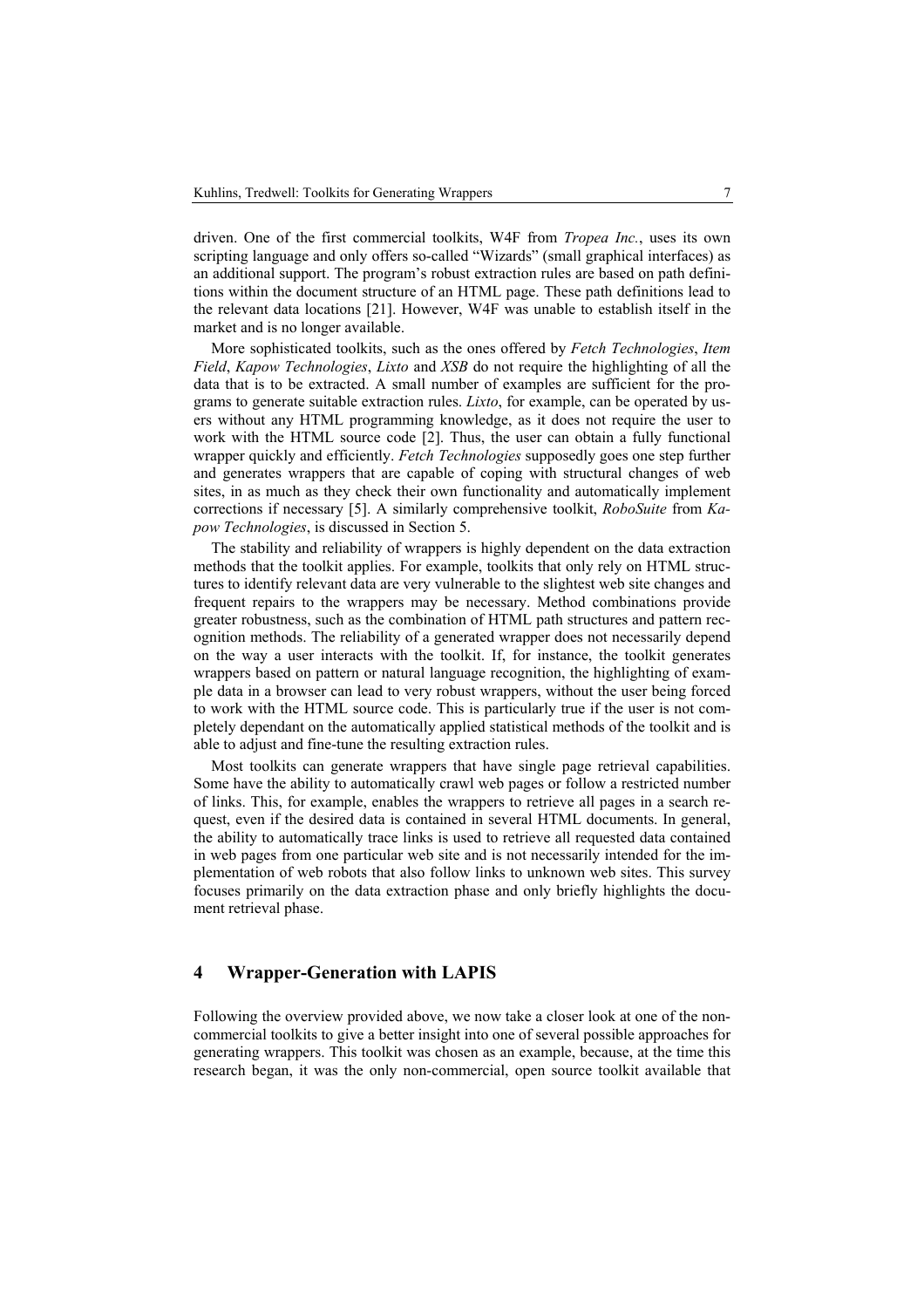was still being developed and supported. As Miller explains in [[15\]](#page-14-14), the syntax of regular expressions and grammars for automatic text processing is difficult to read and understand. Therefore, these methods have not gained general acceptance with the majority of normal users. For this reason, it became necessary to develop programs that provided intuitive procedures for automatic text manipulation. As a result of this research, the LAPIS toolkit was developed, opening up a range of possibilities for text manipulation. HTML pages are nothing other than simple text documents, enabling LAPIS to extract data and ultimately be used as a toolkit for generating wrappers.

#### **4.1 LAPIS Program Features**

LAPIS is essentially a web browser with an integrated text editor that can be programmed to process and manipulate text documents loaded within the program [\[17\]](#page-14-15). The individual manual manipulation steps are contained in an executable script in a proprietary scripting language. To start the automatic data manipulation process, the script created by LAPIS is simply activated within the toolkit. Used as a web browser, LAPIS is able to download all files that have a valid and unrestricted *Uniform Resource Locator* (URL) using the *File Transfer Protocol* (FTP) or the *Hypertext Transfer Protocol* (HTTP). HTML pages can either be displayed as a text document showing the complete source code, or the page can be presented as a standard web page, as in every regular web browser [\[16\]](#page-14-16).

LAPIS is equipped with the pattern recognition language "*text constraints*", which allows the user to precisely specify and restrict the required data in a given document. In comparison with the often cryptic and difficult to read *regular expressions*, this scripting language has a syntax that is extremely intuitive and easy to understand.

With the aid of additional features incorporated within the program, it is possible to manipulate previously highlighted regions within a document. The data can be deleted, filtered, sorted or extracted [\[16\]](#page-14-16). There are several possibilities for defining relevant data in a document. The user can manually apply the *text constraints* language to define a specific pattern for all the required data, or the user can highlight only a few relevant text regions and LAPIS will try to automatically generate a suitable pattern [[18\]](#page-14-17). For complex HTML documents a combination of both methods has proved successful. Firstly, LAPIS tries to generate a suitable pattern, which the user can then manually adapt if necessary. The toolkit provides further assistance by testing for mistakes in developed patterns. LAPIS achieves this by separately highlighting the text areas that lie within the valid definition of a given pattern, but differ in their structure from those regions that most commonly occur [\[19\]](#page-14-18).

Furthermore, LAPIS has a built-in *command shell*, which allows the program to process Tcl-script commands. This feature enables the invocation of external command-line programs from within LAPIS. It is possible, for example, to transfer extracted data directly to an external user program for further manipulation [\[17\]](#page-14-15).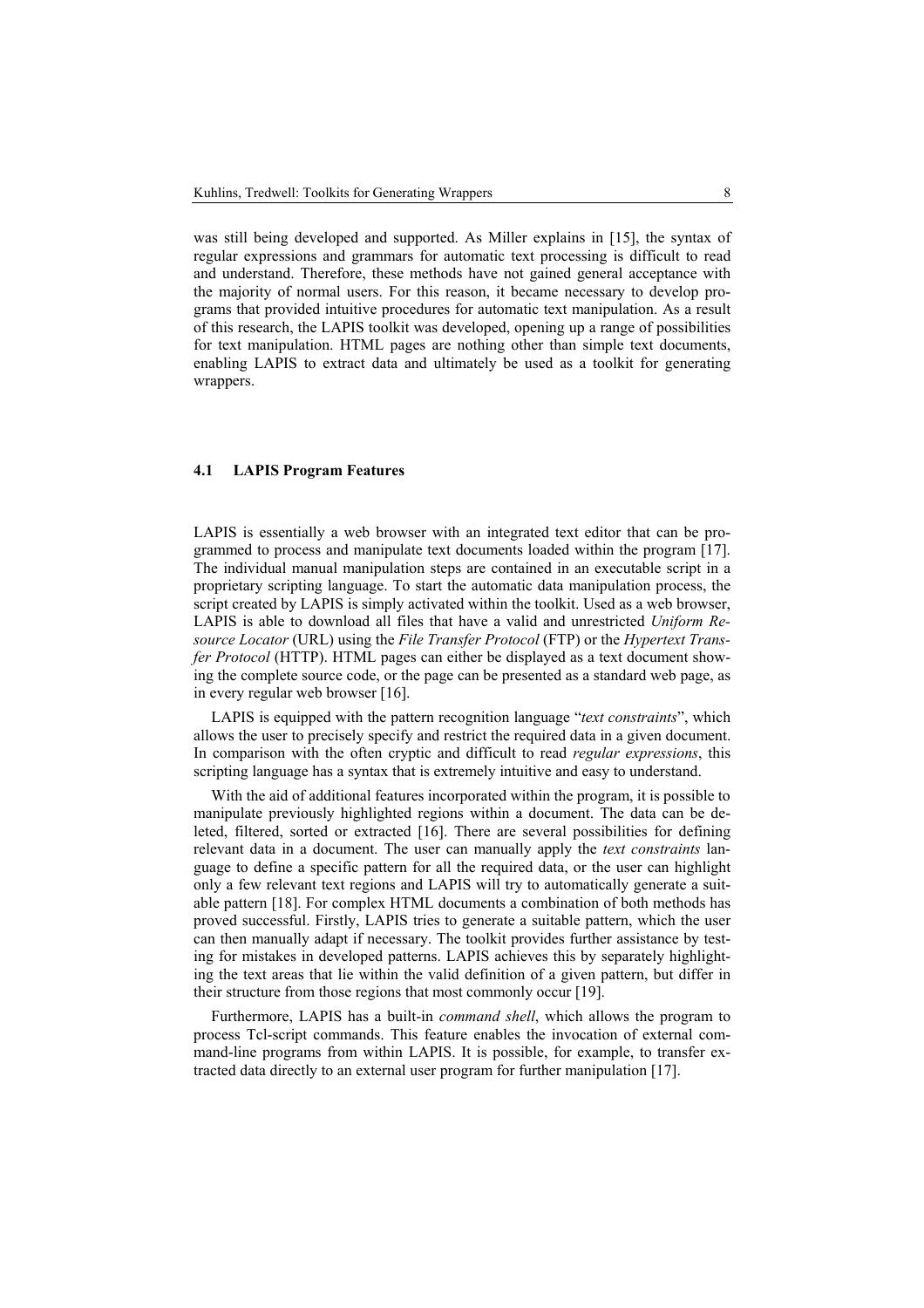#### **4.2 Text Constraints**

The development of wrappers with LAPIS is based on the definition of text regions within a text document. The patterns inferred by the highlighting of the relevant text or data are defined using the implemented *text constraints* language. The syntax of this scripting language can be learned quickly and is easy to read and understand. This is due to the fact that simple English terms are used and the actual functionality of the language is hidden in the background, so that the user does not have to concern himself with complex programming procedures. The following example demonstrates the region highlighting effect of the simple *text constraints* pattern Number.ScientificNotation just before " Euro" on an HTML extract of a price comparison web page for a specific digital camera (see Fig. [1\)](#page-8-0). The comparison itself is based on extracted data from several online shops.

```
<TD>Sony Cybershot DSC-P 50<BR>Incl. Memory Stick</TD> 
<TD align=right><B>429.99&nbsp;Euro</B></TD> 
<TD align=middle>Primustronix.de</TD> 
 ... 
<TD>Sony DSC-P50 PC/MAC<BR>2.1 Megapixel, 3x Zoom</TD> 
<TD align=right><B>452.55&nbsp;Euro</B></TD> 
<TD align=middle>avitos.com</TD>
```
<span id="page-8-0"></span>**Fig. 1.** Text Constraints region highlighting

Various parsers are already installed in LAPIS. Amongst others, an HTML parser with which one can directly access elements in an HTML document. It is also possible to specify restrictions within the *text constraints* patterns. Thus, the relevant data regions can be restricted by using terms such as contains, first, last, just before and after. For example, the first column of the first table in an HTML page would be highlighted using the pattern text in first [td]. In this way new patterns can be developed and added to the LAPIS library with a user defined name [[19\]](#page-14-18). It makes no difference to LAPIS whether parsers, *regular expressions*, highlighting with a mouse or a combination of all three methods are used for determining relevant text regions. All that is needed to extract or manipulate data is a valid *text constraints* pattern.

#### **4.3 Incorporating External Programs**

Utilising Tcl-commands, it is also possible to store extracted data in a file or to invoke external command-line programs. The output of any external command-line program can be displayed in the LAPIS browser window and then be processed by the toolkit. It is also possible to integrate LAPIS into the program routines of other applications. This enables the specification of certain processes to be allocated to the toolkit and allows the results to be processed by the main program [\[17\]](#page-14-15). As an example, LAPIS can download various HTML documents from the WWW, then extract data using previously defined *text constraints* patterns and finally invoke a further application, which reads in the extracted data and stores it in a database.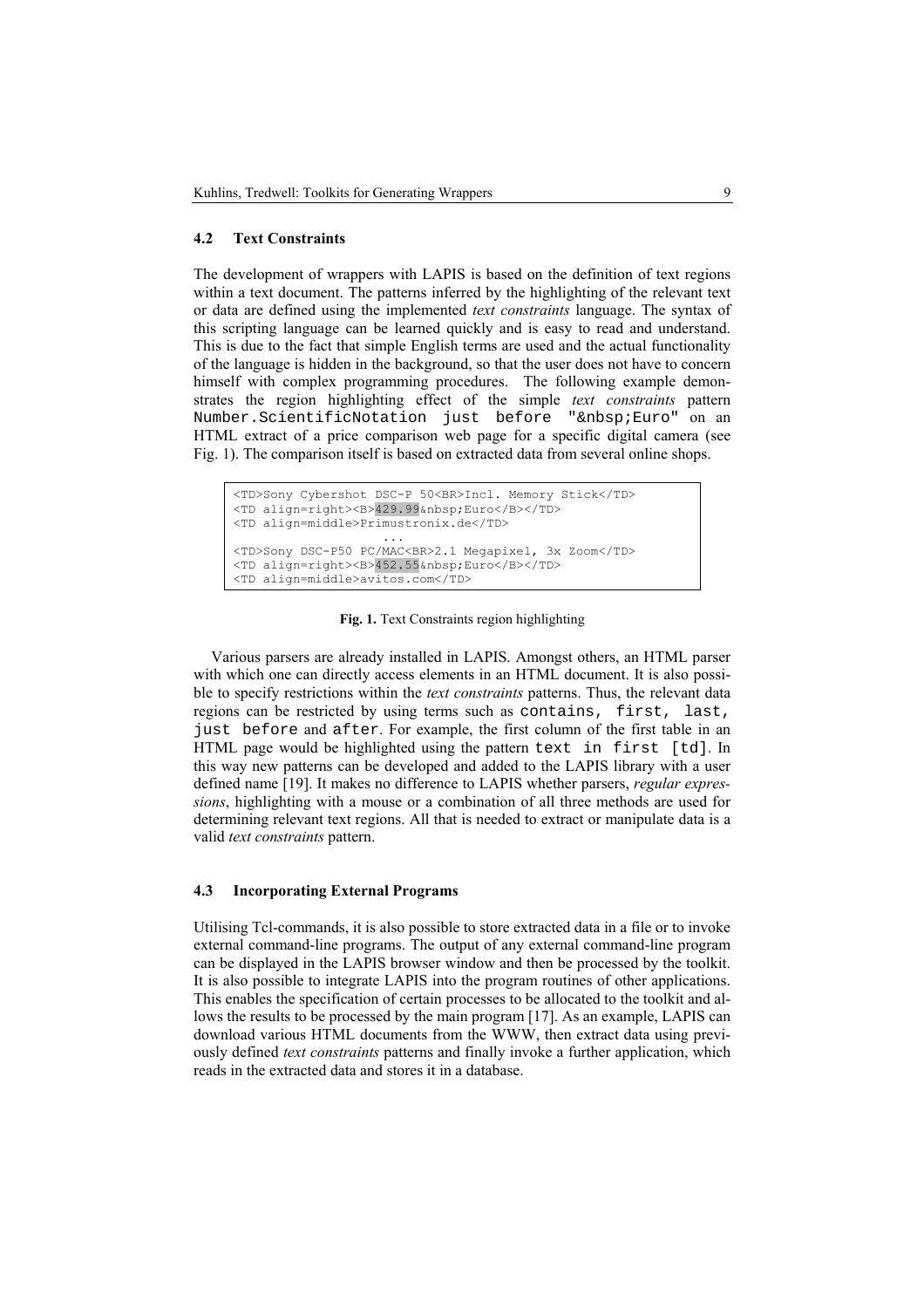#### **4.4 Automatic Data Extraction**

Once a suitable pattern has been created for an HTML document using *text constraints* and the individual text or data manipulation steps have been defined, it is then necessary to combine these steps into an automatic procedure. LAPIS offers an optional tool for this step. Similar to a cassette-recorder, LAPIS can record the individual steps of a user whilst the data processing and manipulation is being performed in order to generate an executable script. A script of this sort can contain, among other things, URL addresses, instructions on completing and submitting HTML forms, *text constraints* patterns, external program invocations or text manipulation commands. By invoking such a script, the manipulation of one or more documents can be automatically transacted by LAPIS, which processes the instructions contained in the script sequentially [[17\]](#page-14-15).

#### **4.5 Application Example**

To demonstrate the possible application of LAPIS for the generation of wrappers, an example in the form of a meta price comparison is presented in this section. A meta price comparison extracts price information for a specific product from various online price comparers and combines the information into a new price comparison. The procedure is identical to that of a meta search engine. To this end, the result pages of three different online price comparers are downloaded, the relevant data is extracted, then combined again in a newly created and sorted HTML table and finally presented in a standard Internet browser. The patterns or wrappers for the individual result pages must first be created using *text constraints* and are subsequently stored in the LAPIS parser library (see Fig. [2\)](#page-9-0).



<span id="page-9-0"></span>**Fig. 2.** Wrapper for the price comparer WEB.DE

The script for the automatic processing is then developed using LAPIS (see Fig. [3\)](#page-10-0). Each of the result pages of the online price comparers is downloaded into the LAPIS browser window. The previously developed wrappers for each price comparer are then applied and the extracted data is provisionally stored in separate temporary files. To further process the extracted data, a specific unique symbol (" # ") is used to distinguish the individual data sets in the temporary files.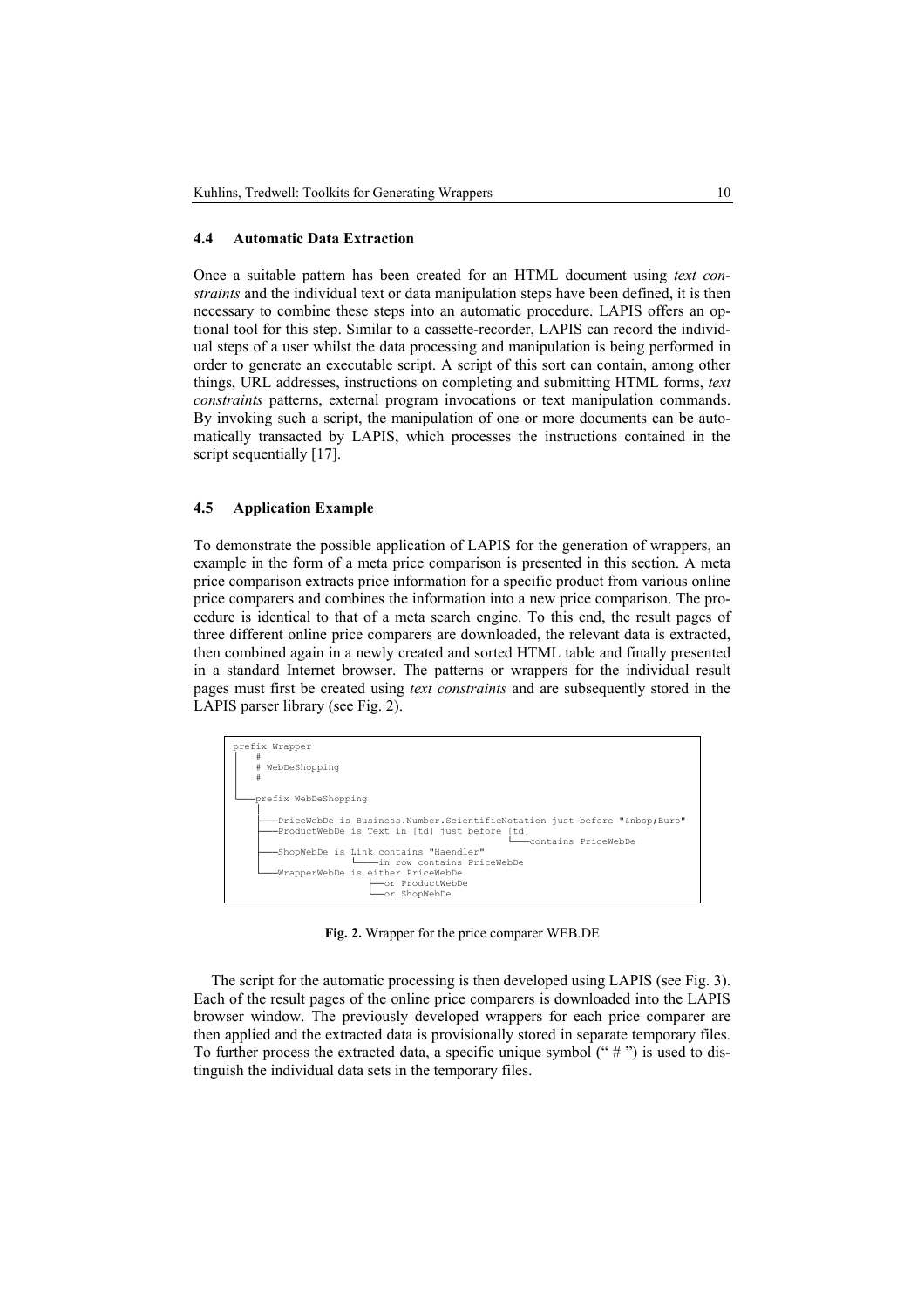```
doc -type text 
[http://shopping.web.de/Suche/Fotografie+%26+Optik/Fotografie/Digitale
+Fotografie/Digitalkameras/?pricef=&pricet=&sort=&search=sony+dsc-
p50&id=-L0Sm10**sga700] 
extract -separatedby " # " {Wrapper.WebDeShopping.WrapperWebDe} 
save C:/LapisFiles/ExtractedData/WebDe_1.ref 
doc -type html [java -cp c:/LapisFiles/JavaFiles/ Mediator] 
sort row -by {4th cell in row} -order numeric 
browse
```
<span id="page-10-0"></span>**Fig. 3.** Excerpt of the LAPIS script used to automate the extraction process

When all the result pages have been processed the so-called *Mediator* [[22\]](#page-14-19), in this case an external Java program, is invoked by LAPIS. The *Mediator* has the task of combining all the extracted results into a table in a new HTML document (see Fig. [4\)](#page-10-1). This table is returned to LAPIS via the standard output of the command-line program. The built-in HTML table-sorting feature enables LAPIS to rearrange the table rows in price order. This drastically reduces the time-consuming conversion of prices into a suitable data type for sorting within the *Mediator*. It is a good example of how efficiently various programs can be integrated into the data extraction process depending on which features are required. Finally, LAPIS invokes a standard Internet browser and transfers the resulting HTML document to it. By clicking on the links contained in the results page, the user can navigate to the price comparers or, in some cases, straight to the online shops with the most attractive offers.



<span id="page-10-1"></span>**Fig. 4.** Wrapper-Mediator Interaction

Only a short time is required to understand and comprehend the *text constraints* pattern language and to become familiar with the way LAPIS generates wrappers. Quick and acceptable results can be achieved using only a few lines of scripting code. With the possibility of integrating external programs into the data extraction process, LAPIS is able to efficiently utilise the strengths of these programs. This leads to an increase in overall performance and flexibility, which consequently makes LAPIS an extremely versatile toolkit.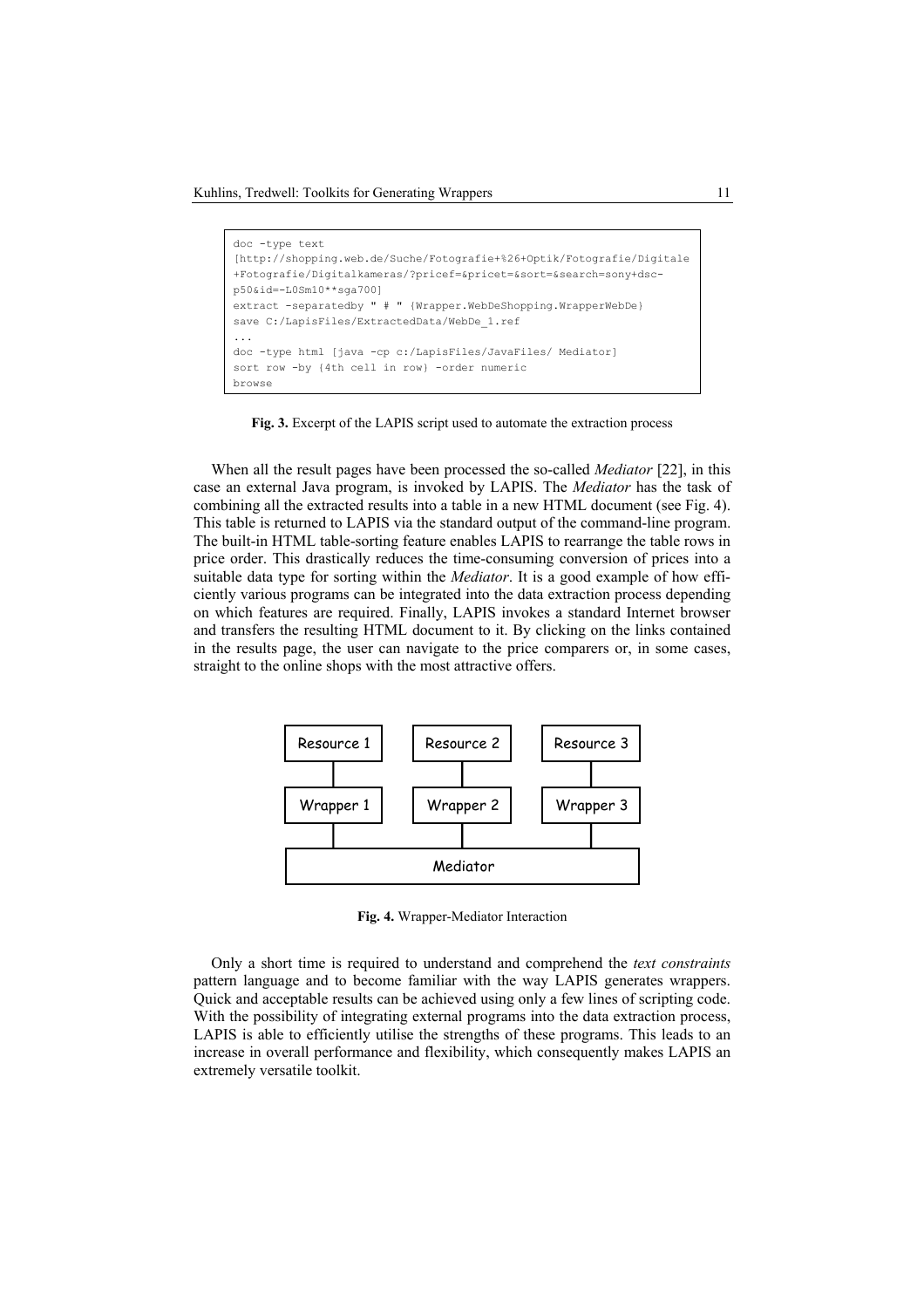### <span id="page-11-0"></span>**5 Comparison of LAPIS and a Commercial Toolkit**

LAPIS was originally developed to automate the editing and manipulation of text documents. With the use and combination of several of the implemented features, it is also possible to generate wrappers for HTML documents. It does, however, lack certain features that are already a standard implementation in commercial toolkits for generating wrappers. This includes, for instance, the processing of JavaScript commands, which are used in a large number of HTML documents nowadays. Due to the absence of this feature, these types of HTML documents are either incompletely or inadequately presented in the LAPIS browser window. Consequently, the user is often forced to work with the HTML source code in the LAPIS text-editing window, in order to generate suitable *text constraints* patterns. Moreover, the processing of *cookies* is not supported, which is often an essential requirement for downloading certain web pages. In addition, it is almost impossible for a user not possessing some basic programming skills to correctly integrate the developed wrappers and automation scripts into the LAPIS library.

In the following paragraphs, closer attention is paid to one of the commercial toolkits. This will demonstrate which features a modern wrapper-generating toolkit should provide. The *RoboMaker* toolkit, from *Kapow Technologies' RoboSuite*, acts as a very good example. The toolkit belongs to the category of programs that not only offer a GUI, but also provide a built-in editor. Functionality that is missing in LAPIS, such as the processing of *cookies* or the administration of generated wrappers, is already implemented and easy to use in *RoboMaker*.

The development of the wrappers occurs in several simple steps. Firstly, the procedures that lead to the relevant HTML pages are defined. In this respect, the toolkit offers standard features for automatically completing and submitting HTML forms, enabling, for instance, the use of different search terms in a search form. With further simple parameter definitions, the automatic tracing of links is also easy to master.

The next step is to highlight the structured data. Here, the extraction rules are based on the page structure of the *Document Object Model* (DOM) [[23\]](#page-14-20) and *regular expressions* [[7\]](#page-14-21). This combination generates very robust wrappers, which do not need to be constantly updated when the structure of a web site changes slightly. By highlighting the relevant data on example web pages using a mouse, these robust features can be applied by a user with very little HTML programming experience. The resulting complex extraction rules are automatically generated in the background by the toolkit. Should the user not be completely satisfied with the generated patterns, he still has the possibility of making manual corrections to the extraction rules. This is achieved by applying a specified scripting language using the provided editing window. It only takes a short time to become familiar with the scripting language. *RoboMaker* offers a full range of output formats. In addition to the structured XML output, the toolkit can provide extracted data for direct transfer into a SQL database.

A further extremely useful feature of *RoboMaker* is the fully integrated visual *debugger*. This enables the precise examination of a generated wrapper by running each individual step of the wrapper program and logging the results. By using this module, it is not only possible to find errors at their source, but it is also relatively easy to trace what is happening in each individual step within a wrapper program. This allows a rapid identification of the causes of an incorrect output.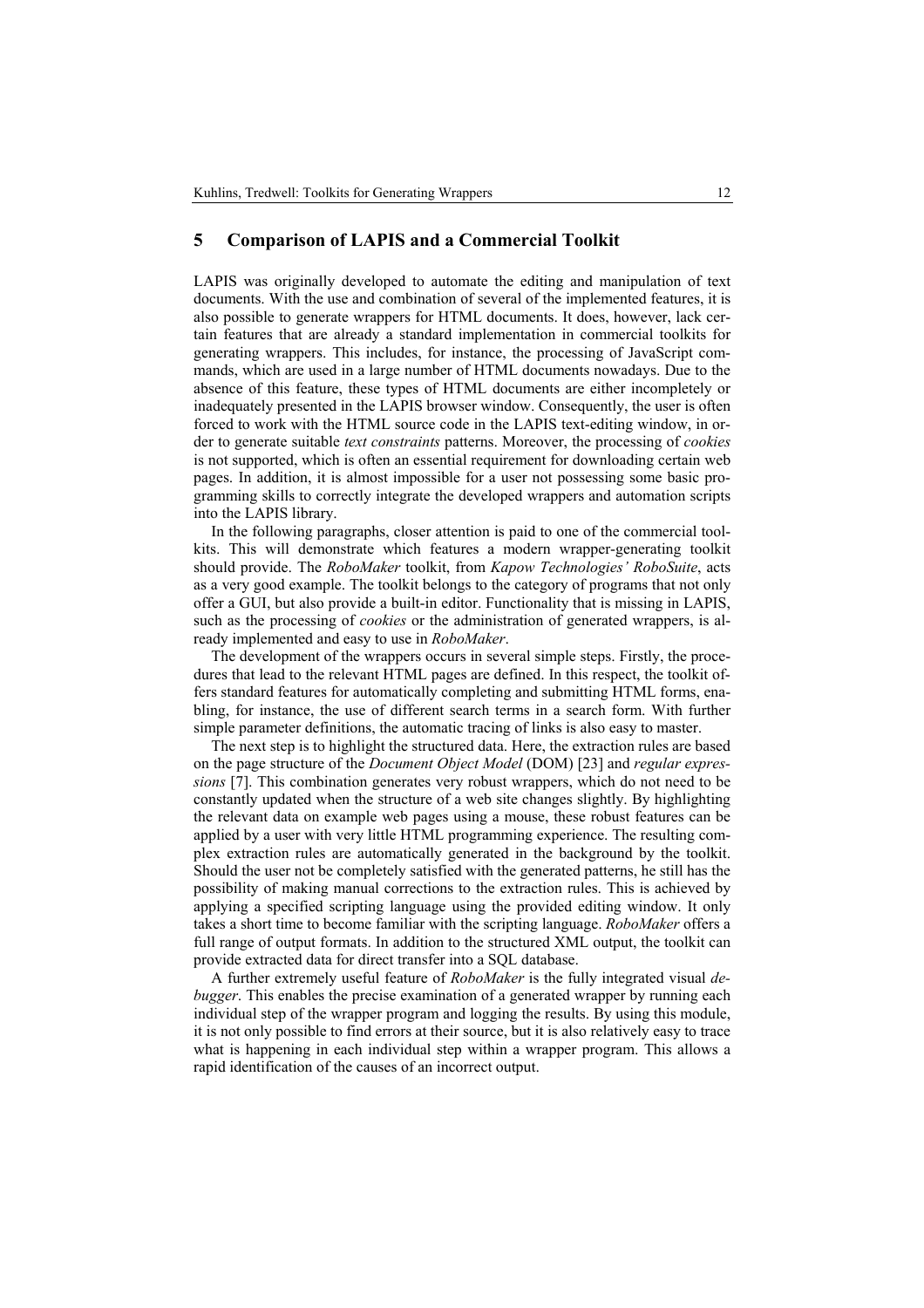*RoboSuite* contains an extra module called *RoboManager*. This module enables all generated robots or wrappers to be administrated in a well-structured GUI. Therefore, it is easy to manage several hundred wrappers at one time and, should a wrapper no longer function properly, corrections can be effortlessly undertaken at any time. If, for example, network problems arise that result in data sources being temporarily inaccessible, it is very simple to deactivate certain wrappers with *RoboManager* for a specified period of time. Even predefined times for the activity of wrappers can be set up using this module. This is, for instance, very useful when relevant data on a specific web site is only changed on a monthly basis. In order to extract updated data, the wrapper is automatically activated once a month and after it has extracted the requested information, it is deactivated again. As the wrapper is not continuously checking for changes within a web site, the Internet traffic is kept to a minimum. To reduce the local resources required by *RoboSuite*, it is possible to activate the generated wrappers from the command line using a module devoid of a GUI (*RoboRunner*).

#### **6 Conclusions**

It can be concluded that, in comparison to manual programming, the use of wrappergenerating toolkits saves time in the development of wrappers for extracting data from HTML resources.

Toolkits based purely on command lines can generate robust wrappers, but are not easy to use and have little chance of being generally accepted. The possible applications of the other non-commercial toolkits are also limited due to the restricted number of features, as highlighted. Only a few of the currently developed non-commercial toolkits are in a position to provide extracted data in an XML format. However, as is demonstrated using LAPIS, it is possible to achieve acceptable results with very little effort. If only a limited number of wrappers are required, non-commercial toolkits are a good alternative to manual programming from scratch.

The commercial toolkits provide the necessary and most advanced features for the professional development of a larger number of wrappers. Focusing on ease-of-use, the most important features are the simple administration of the generated wrappers as well as the support of current output formats. As with the non-commercial toolkits, the robustness of the wrappers with respect to structural changes of a web site are highly dependant on the extraction rules employed. If a wrapper depends too heavily on a standardised document structure within a web site and relies mainly on the DOM without combining it with other methods, then even the slightest structural changes can cause the wrapper to malfunction.

Several methods and approaches for the generation of Internet data extraction wrappers exist. This overview paper describes the methods used in two particular toolkits in more detail. The reader is referred to the references section for more detailed descriptions of the methods employed by other toolkits, as an in-depth review of these is beyond the scope of this paper.

Extracting data from XML documents is far easier than from HTML files, due to the separation of content and presentation. However, the conversion of all HTML documents into XML involves a tremendous amount of time and effort. Additionally,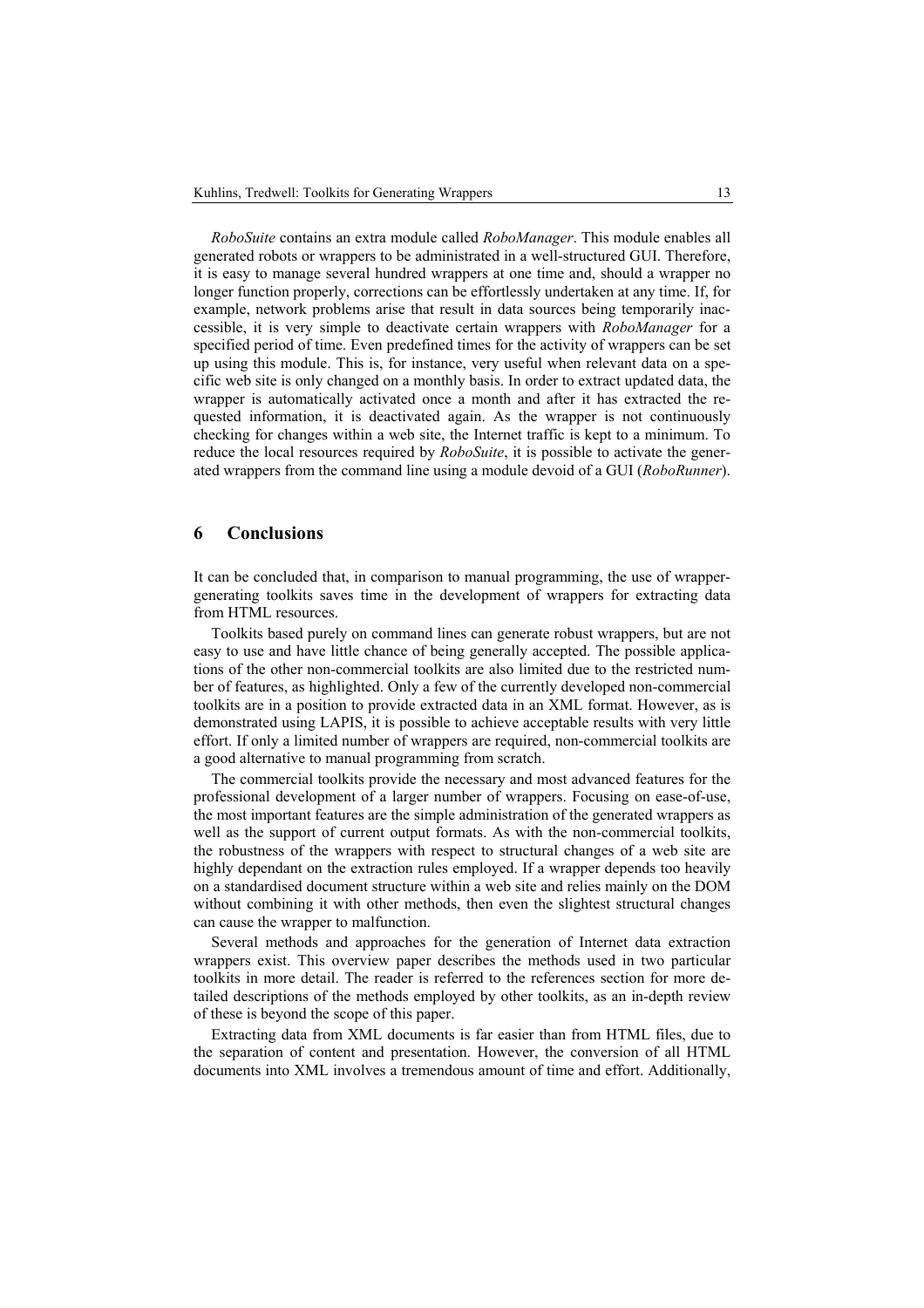it is not always in the interest of web site owners if their data is extracted and used for third party purposes, especially taking into account the widespread commercial use of advertising banners that would be bypassed by these extraction procedures. It is, therefore, questionable whether all HTML pages will be replaced by XML documents in the near future.

Nowadays, a large amount of data is processed by web programming languages and is not contained within plain HTML code. Hypertext links, for example, are often dynamically generated by JavaScript code. Most of the current toolkits are unable to automatically overcome this type of hurdle and require user assistance in order to correctly navigate web sites. Solving this problem would lead to major usability improvements for the toolkits.

Current and future advances in the field of *artificial intelligence* could also provide further opportunities for the development of toolkits. For example, the possibility of incorporating knowledge discovery applications and automated classification tools could greatly enhance the reliability and possibilities of automation for data extraction wrappers. Scenarios in which the user simply defines specific criteria for the desired information and then dispatches intelligent agents to wrap previously unknown web sites and extract the requested data are becoming feasible and are no longer pure fiction. By these means, nearly all of the products and prices of various online shops could be collected to provide a fully automatic worldwide price comparison using relatively little development effort. Should the currently generated wrappers evolve into more sophisticated extraction agents, then more complex types of applications could be realised. For example, it would be possible to make research documents from various Internet sources searchable, whereby the user only defines a topic he is interested in and agents automatically collect *and* effectively summarise all of the available online information on the requested subject. This would drastically reduce the time currently spent on manual academic research.

### **Acknowledgements**

The authors are grateful to Robert Baumgartner for helpful comments and his research support. Moreover, we thank three anonymous reviewers for their valuable suggestions on an earlier draft of this paper. Acknowledgements go to all software companies and non-commercial toolkit developers that have provided evaluation versions of their toolkits and offered additional information and support. Particular thanks go to *Kapow Technologies* for generously supporting this research by supplying a free, temporarily fully licensed version of their *RoboSuite* toolkit and to Rob Miller for developing and providing the open source LAPIS toolkit.

#### **References**

<span id="page-13-0"></span>1. Adelberg, B. and Denny, M.: Building Robust Wrappers for Text Sources, Technical Report 1999,<http://www.ai.mit.edu/people/jimmylin/papers/Adelberg99.pdf> (Aug. 2002)